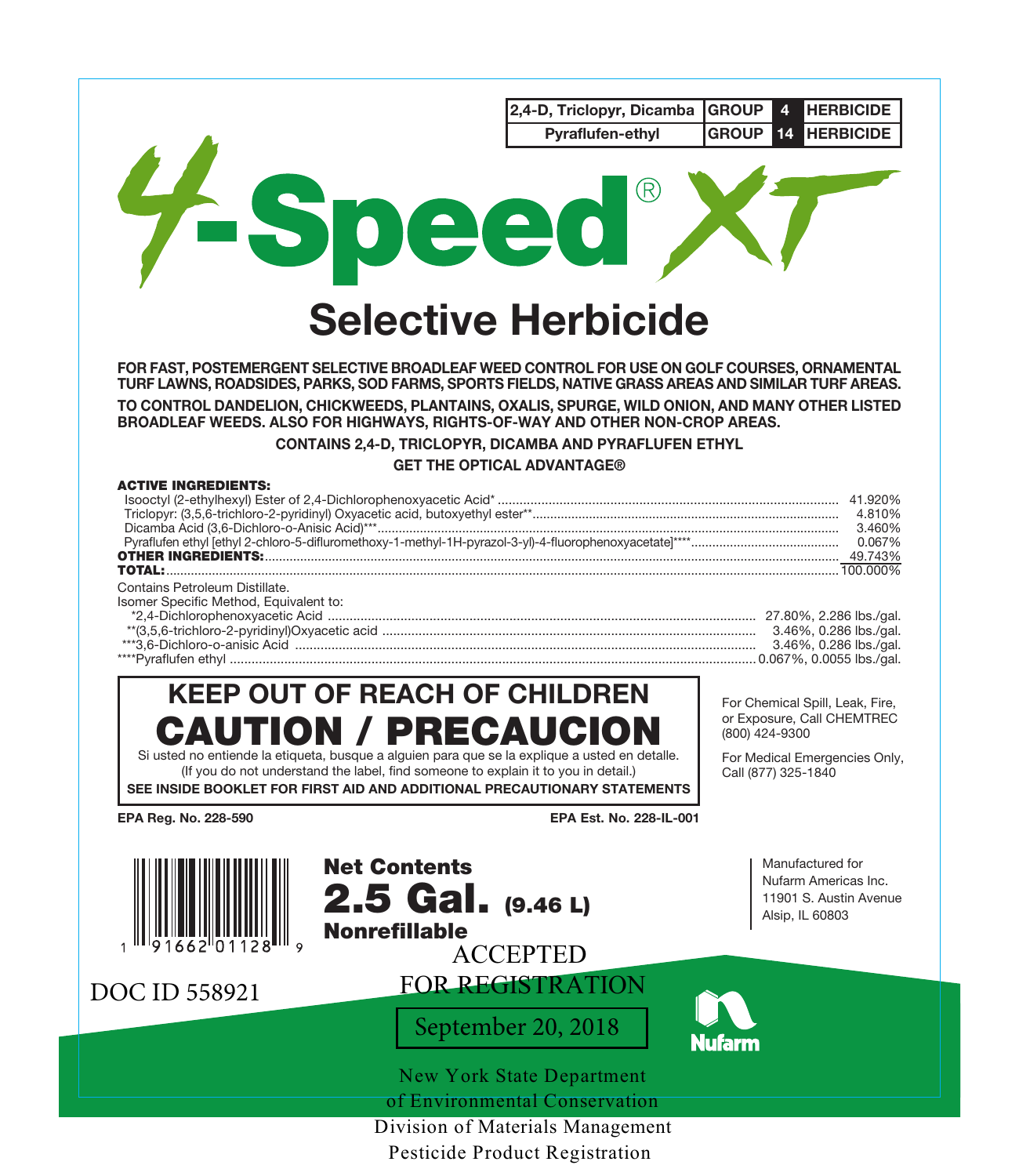# **PRECAUTIONARY STATEMENTS HAZARDS TO HUMANS AND DOMESTIC ANIMALS CAUTION / PRECAUCION**

Harmful if swallowed. Causes moderate eye irritation. Avoid contact with eyes, skin or clothing.

## **PERSONAL PROTECTIVE EQUIPMENT (PPE):**

#### **All mixers, loaders, applicators and other handlers must wear:**

- Long-sleeved shirt and long pants
- Shoes plus socks, and
- Chemical-resistant gloves made of barrier laminate or Viton > 14 mils

Follow manufacturer's instructions for cleaning/maintaining PPE. If no such instructions for washables exist, use detergent and hot water. Keep and wash PPE separately from other laundry.

# **USER SAFETY RECOMMENDATIONS**

#### **Users Should:**

- Wash hands, face, and arms with soap and water before eating, smoking, drinking or using the toilet.
- Remove clothing/PPE immediately if pesticide gets inside. Then wash thoroughly and put on clean clothing. If pesticide gets on skin, wash immediately with soap and water.
- Remove PPE immediately after handling this product. Wash the outside of gloves before removing. As soon as possible, wash thoroughly and change into clean clothing.

| <b>FIRST AID</b>                        |                                                                                                                                                                                                                                                                           |  |  |  |
|-----------------------------------------|---------------------------------------------------------------------------------------------------------------------------------------------------------------------------------------------------------------------------------------------------------------------------|--|--|--|
| <b>IF SWALLOWED</b>                     | . Call a poison control center or doctor immediately for treatment advice.<br>. Do not give any liquid to the person.<br>. Do not induce vomiting unless told to do so by a poison control center or doctor.<br>• Do not give anything by mouth to an unconscious person. |  |  |  |
| <b>IF IN EYES</b>                       | . Hold eye open and rinse slowly and gently with water for 15 to 20 minutes.<br>. Remove contact lenses, if present, after the first 5 minutes, then continue rinsing eye.<br>• Call a poison control center or doctor for treatment advice.                              |  |  |  |
| <b>IF ON SKIN</b><br><b>OR CLOTHING</b> | • Take off contaminated clothing.<br>. Rinse skin immediately with plenty of water for 15 to 20 minutes.<br>• Call a poison control center or doctor for treatment advice.                                                                                                |  |  |  |
| <b>UOT I INE NIIMPED</b>                |                                                                                                                                                                                                                                                                           |  |  |  |

#### **HOT LINE NUMBER**

Have the product container or label with you when calling a poison control center or doctor, or going for treatment. You may also contact 1-877-325-1840 for emergency medical treatment information.

# **NOTE TO PHYSICIAN**

Contains petroleum distillate. Vomiting may cause aspiration pneumonia.

# **ENVIRONMENTAL HAZARDS**

This product is toxic to fish and aquatic invertebrates. This product may contaminate water through drift of spray in wind or via runoff events. Use care when applying in areas adjacent to any body of water. To prevent contamination of the environment, do not apply near water, storm drains, gutters or ditches. Do not apply when rain is predicted for that day or when wind is strong enough to carry spray away from treatment area. Rinse applicator equipment over the lawn or garden area that was treated, and away from water, storm drains, gutters or ditches.

Most cases of groundwater contamination involving phenoxy herbicides, such as 2,4-D, have been associated with mixing/loading and disposal sites. Exercise caution when handling these herbicides at such sites to prevent contamination of groundwater supplies. Use of the closed systems for mixing or transferring this pesticide will reduce the probability of spills. Placement of the mixing/loading equipment on an impervious pad to contain spills will help prevent groundwater contamination.

## **DIRECTIONS FOR USE**

It is a violation of Federal law to use this product in a manner inconsistent with its labeling. READ ENTIRE LABEL BEFORE USING THIS PRODUCT. USE STRICTLY IN ACCORDANCE WITH LABEL PRECAUTIONARY STATEMENTS AND DIRECTIONS.

Do not apply this product in a way that will contact workers or other persons, either directly or through drift. Only protected handlers may be in the area during application. For any requirements specific to your State or Tribe, consult the agency responsible for pesticide regulation.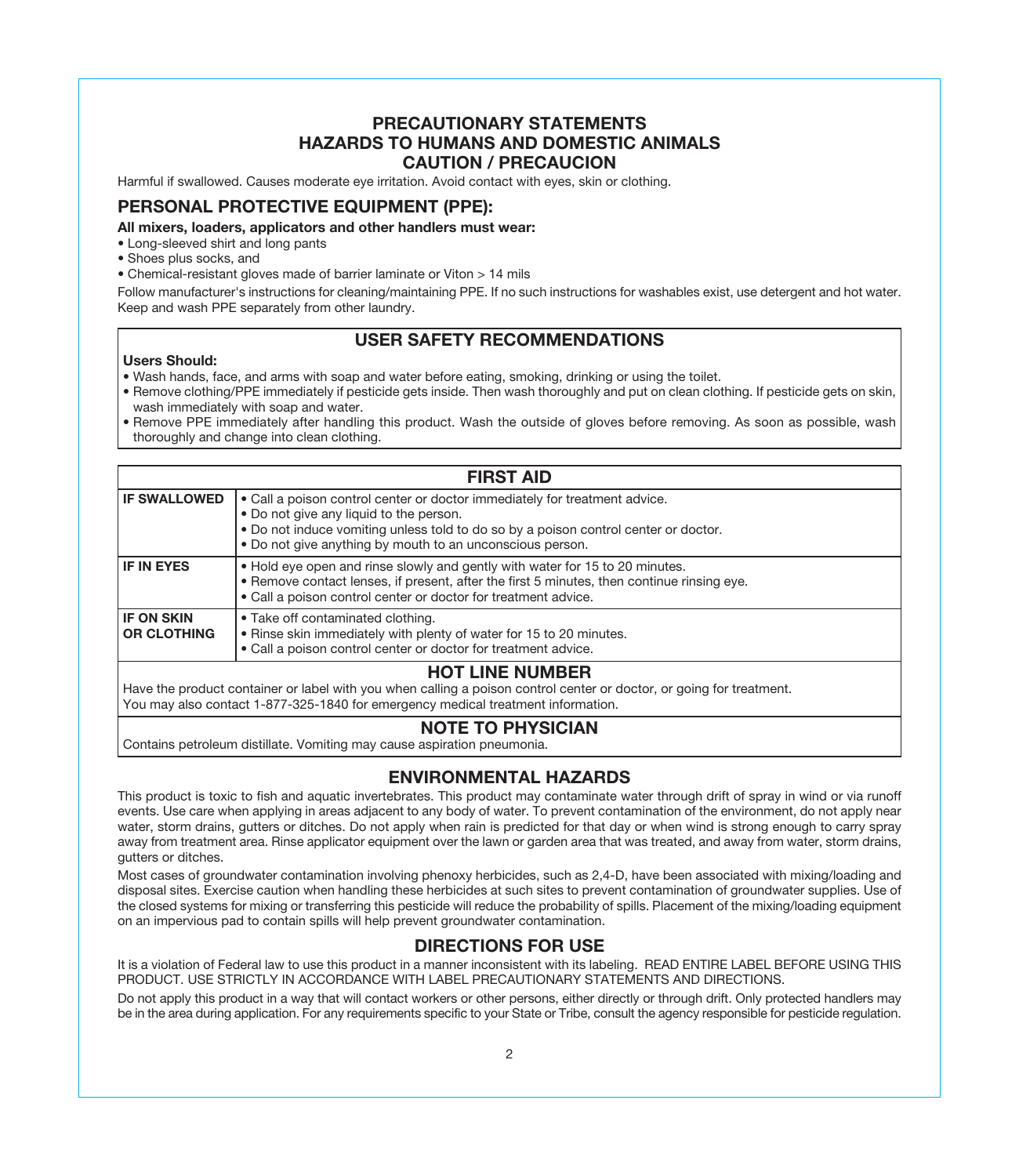Use of this product in certain portions of California, Oregon, and Washington is subject to the January 22, 2004 Order of Injunctive Relief in Washington Toxics Coalition et al vs. EPA C01-132C (W.D. WA). For information, please refer to www.epa.gov/espp.

# **AGRICULTURAL USE REQUIREMENTS**

Use this product only in accordance with its labeling and with the Worker Protection Standard, 40 CFR part 170. This Standard contains requirements for the protection of agricultural workers on farms, forests, nurseries, and greenhouses, and handlers of agricultural pesticides. It contains requirements for training, decontamination, notification, and emergency assistance. It also contains specific instructions and exceptions pertaining to the statements on this label about Personal Protective Equipment (PPE) and restricted-entry interval. The requirements in this box only apply to uses of this product that are covered by the Worker Protection Standard.

Do not enter or allow worker entry into treated areas during the restricted entry interval (REI) of 24 hours.

PPE required for early entry to treated areas that is permitted under the Worker Protection Standard and that involves contact with anything that has been treated, such as plants, soil, or water, is: long-sleeved shirt and pants, shoes plus socks and chemical-resistant gloves made of any waterproof material.

# **NON-AGRICULTURAL USE REQUIREMENTS**

The requirements in this box apply to uses of this product that are NOT within the scope of the Worker Protection Standard for agricultural pesticides (40 CFR part 170). The WPS applies when this product is used to produce agricultural plants on farms, forests, nurseries, or greenhouses.

For turf use, do not allow people (other than applicator) or pets on treatment area during application.

Do not enter treatment areas until spray has dried.

# **SPRAY DRIFT MANAGEMENT**

A variety of factors including weather conditions (e.g., wind direction, wind speed, temperature, relative humidity) and method of application (e.g., ground, aerial, airblast, chemigation) can influence pesticide drift. The applicator must evaluate all factors and make appropriate adjustments when applying this product.

# **Droplet Size**

Use only Medium or coarser spray nozzles according to ASAE (S572) definition for standard nozzles.

#### **Wind Speed**

Do not apply at wind speeds greater than 15 mph.

#### **Temperature Inversions**

If applying at wind speeds less than 3 mph, the applicator must determine if: 1) conditions of temperature inversion exist, or 2) stable atmospheric conditions exist at or below nozzle height. Do not make applications into areas of temperature inversions or stable atmospheric conditions.

#### **Susceptible Plants**

Do not apply under circumstances where spray drift may occur to food, forage, or other plantings that might be damaged or crops thereof rendered unfit for sale, use or consumption. Susceptible crops include, but are not limited to, cotton, okra, flowers, grapes (in growing stage), fruit trees (foliage), soybeans (vegetative stage), ornamentals, sunflowers, tomatoes, beans, and other vegetables, or tobacco. Small amounts of spray drift that might not be visible may injure susceptible broadleaf plants.

#### **Other State and Local Requirements**

Applicators must follow all state and local pesticide drift requirements regarding application of 2,4-D herbicides. Where states have more stringent regulations, they must be observed.

#### **Equipment**

All ground application equipment must be properly maintained and calibrated using appropriate carriers or surrogates.

Do not apply with a nozzle height greater than 4 feet above the crop canopy.

## **WEED RESISTANCE MANAGEMENT**

For resistance management, this product contains both Group 4 herbicides (2,4-D, Triclopyr and Dicamba) and a Group 14 herbicide (Pyraflufen-ethyl). Any weed population may contain or develop plants naturally resistant to this herbicide and other Group 4 and 14 herbicides. The resistant biotypes may dominate the weed population if these herbicides are used repeatedly in the same area. Appropriate resistance management strategies should be followed.

When herbicides that affect the same biological site of action are used repeatedly over several years to control the same weed species in the same field, naturally-occurring resistant biotypes may survive a correctly applied herbicide treatment, propagate, and become dominant in that field. Adequate control of these resistant weed biotypes cannot be expected. If weed control is unsatisfactory, it may be necessary to retreat the problem area using a product affecting a different site of action.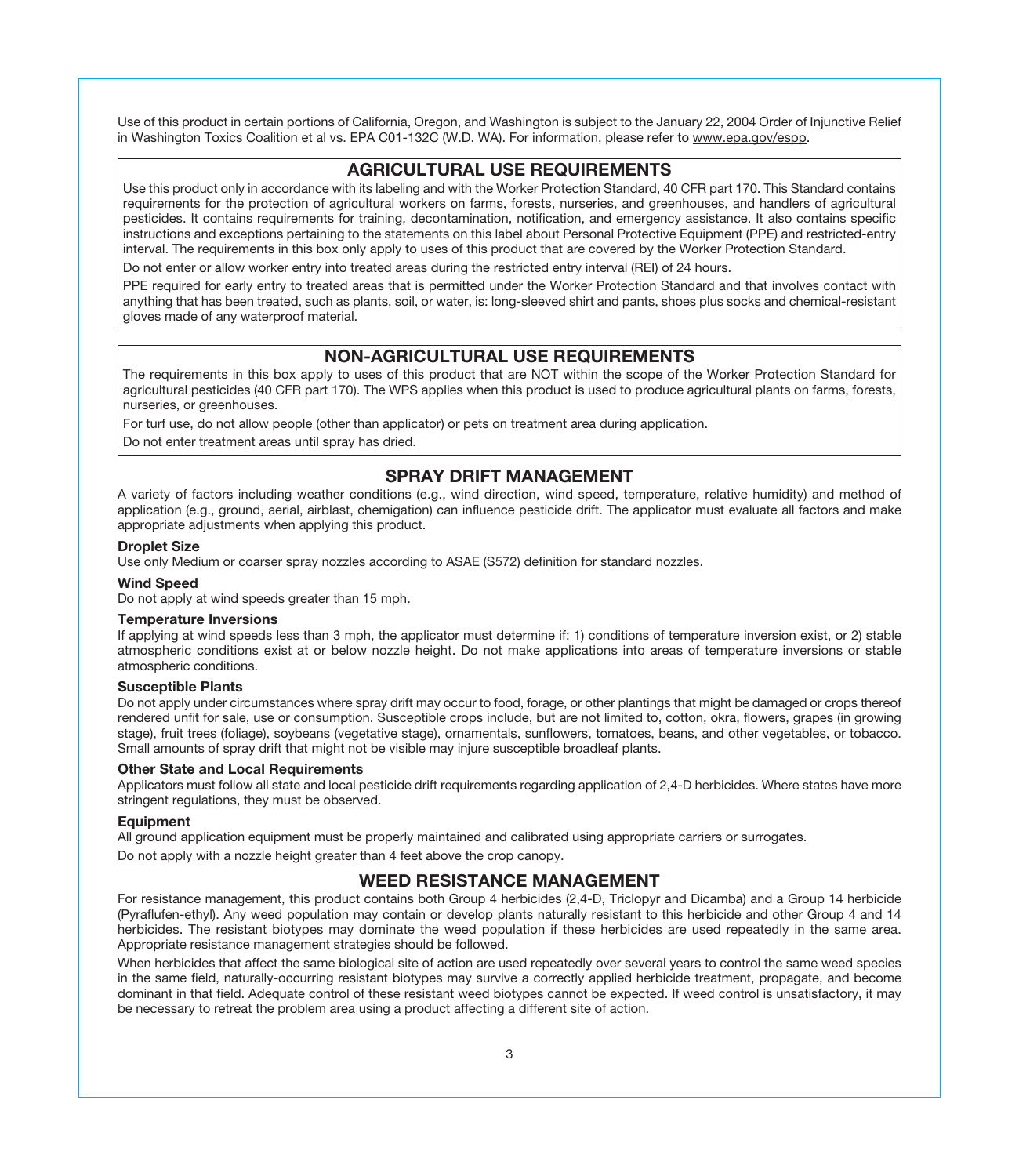To delay herbicide resistance, take one or more of the following steps:

- Rotate the use of this product or other Group 4 and 14 herbicides within a growing season sequence or among growing seasons with different herbicide groups that control the same weeds.
- Use tank mixtures with herbicides from a different group if such use is permitted; where information on resistance in target weed species is available, use the less resistance-prone partner at a rate that will control the target weed(s) equally as well as the more resistance-prone partner. Consult your local extension service or pest control advisor if you are unsure as to which active ingredient is currently less prone to resistance.
- Adopt an integrated weed-management program for herbicide use that includes scouting and uses historical information related to herbicide use and that considers mechanical control methods, cultural (e.g., timing to favor the desirable plants and not the weeds), biological (weed-competitive varieties) and other management practices.
- Scout after herbicide application to monitor weed populations for early signs of resistance development. Indicators of possible herbicide resistance include: (1) failure to control a weed species normally controlled by the herbicide at the dose applied, especially if control is achieved on adjacent weeds; (2) a spreading patch of non-controlled plants of a particular weed species; (3) surviving plants mixed with controlled individuals of the same species. If resistance is suspected, prevent weed seed production in the affected area by an alternative herbicide from a different group or by a mechanical method. Prevent movement of resistant weed seeds to other areas by cleaning equipment.
- If a weed pest population continues to progress after treatment with this product, discontinue use of this product, and switch to another management strategy or herbicide with a different mode of action, if available.
- Contact your local extension specialist or pest controls advisors for additional pesticide resistance-management and/or integrated weed-management recommendations for specific types of plants and weed biotypes.

# **USE RESTRICTIONS**

- Aerial application is prohibited.
- Do not use this product near or in greenhouses.
- For turf use, the maximum number of broadcast applications per treatment site is 2 per year.
- Do not spray roots of ornamentals and trees. Do not exceed specified dosages for any area; be particularly careful within the dripline of trees and other species.

# **USE PRECAUTIONS**

Avoid mist (spray drift) to vegetables, flowers, ornamentals, shrubs, trees and other desirable plants. Do not pour spray solutions near these plants. Do not spray on carpetgrass, dichondra nor on lawns or turf where desirable clovers are present. Avoid fine mists. Except as noted, use only lawn-type sprayers. Coarse sprays are less likely to "wind-drift". Use coarse spray droplets. Failure to observe all precautions may result in injury to turf and/or susceptible plants.

## **PRODUCT INFORMATION**

This product combines 2,4-D, Triclopyr, Dicamba and Pyraflufen to provide fast-acting broadleaf weed control.

- Postemergent control of a comprehensive list of tough broadleaf weeds in turfgrass.
- Fast-acting formulation designed to show weed injury symptoms within 24 to 48 hours of application.
- Premium chemistry, including triclopyr, provides maximum weed control power for hard-to-kill weeds like wild violet, wild geranium, spurge and oxalis.
- Pyraflufen-Ethyl not only accelerates the speed of control, but is also an effective herbicide that broadens the weed control spectrum of the product.

## **USE SITES**

This product is for use on Ornamental Turf Lawns (Residential, Industrial and Institutional), Parks, Cemeteries, Athletic Fields, Golf Courses (Fairways, Aprons, Tees and Roughs), Sod Farms and similar turf areas.

## **TIMING**

For best results, apply this product to young, actively growing weeds as a postemergence broadcast or spot spray. Follow-up applications may be required for dense infestations and hard to control species.

#### **NEWLY SEEDED AREAS:**

Do not apply to newly seeded grasses until well established unless discoloration or damage can be tolerated.

#### **NEWLY SODDED, SPRIGGED, OR PLUGGED AREAS:**

Do not apply to newly sodded, sprigged, or plugged grasses for at least 3 to 4 weeks after the sodding, sprigging, or plugging operations.

### **SEEDING:**

Reseed no sooner than 2 weeks after application of this product. In areas that are slit seeded, to assure seed soil contact, reseeding interval may be reduced to 7 days.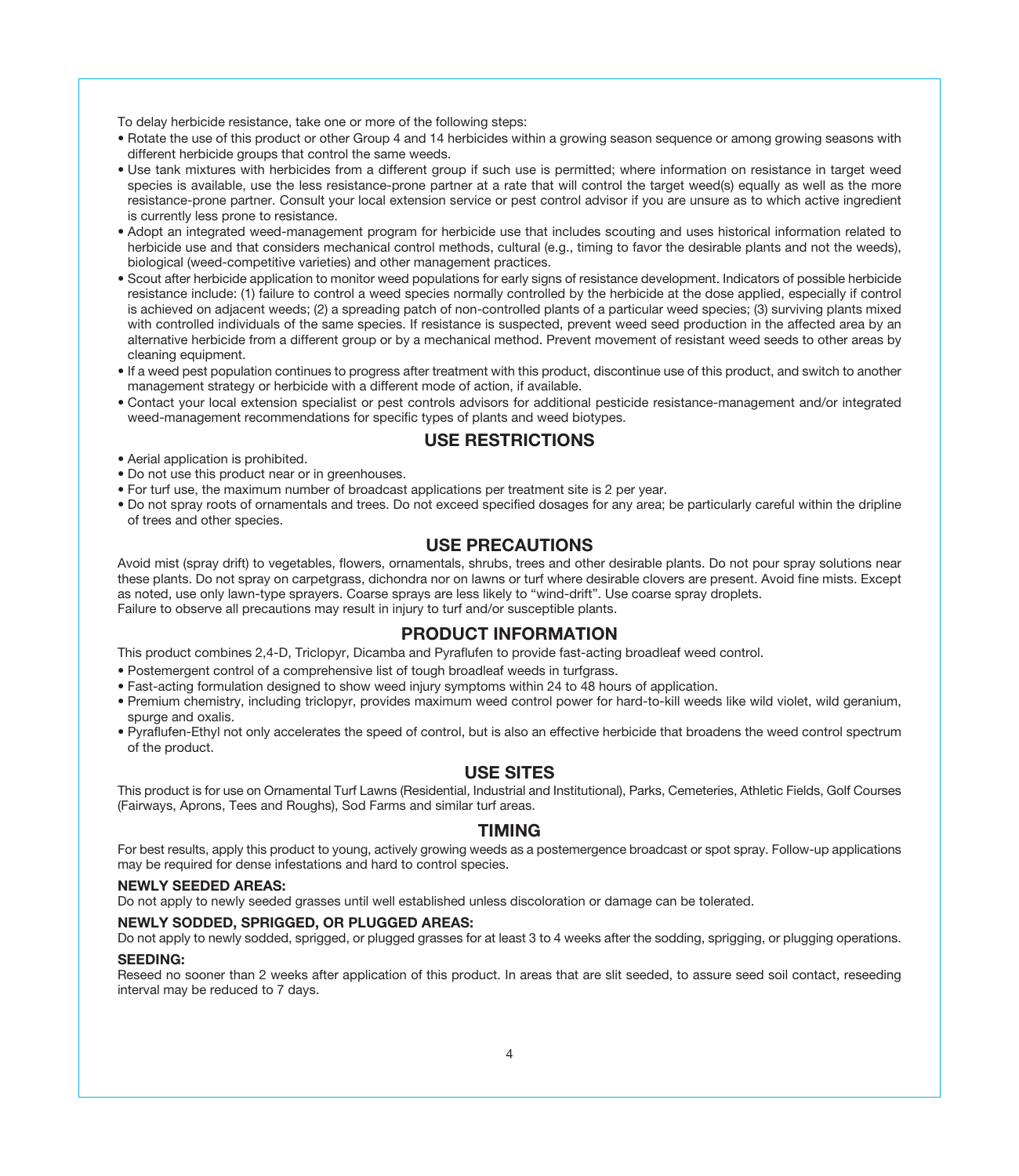#### **MOWING:**

For best results, turf should not be mowed for 1 to 2 days before or after application to maximize leaf surface of the target plant and aid in translocation.

## **IRRIGATION, RAINFALL AND TEMPERATURE**

When air temperature exceeds 90°F, temporary turf injury may result from broadcast applications. Limit applications to spot or directed applications. Manage the application rate to minimize the potential for injury.

When treating Carpetgrass and St. Augustine's grass, avoid broadcast applications when air temperature exceeds 80°F. When air temperatures exceed 80ºF, limit application to spot treatment only to avoid temporary turf injury.

Avoid applying during excessively dry or hot periods unless irrigation is used. For optimum results, do not apply if rainfall is expected within 4 hours; delay irrigation cycle for 24 hours.

## **MIXING INSTRUCTIONS**

Begin with a clean spray tank. Fill the spray tank with one-half the required amount of water. Slowly add this product while agitating, then complete filling the tank with water.

Maintain continuous agitation until spraying is complete. If left standing for extended periods of time, re-agitate to assure uniformity of the spray mixture.

This product can be tank mixed with some liquid fertilizers or liquid iron materials. Because liquid fertilizer and liquid iron differ in pH, free ammonia content, density, salt concentration and percentage of water, a compatibility test is recommended prior to mixing in application equipment. It is the pesticide user's responsibility to ensure that all products in the listed mixtures are registered for the intended use. Users must follow the most restrictive directions for use and precautionary statements of each product in the tank mixture. All regulations, either State or Federal, relating to the application of liquid fertilizers or liquid iron and this product must be strictly followed.

Adding oil, wetting agent, or other surfactant to the spray may be used to increase effectiveness on weeds, but doing so may reduce selectivity to turf resulting in turf damage. Failure to observe the above precautions may result in injury to turf and other desirable vegetation.

The following compatibility test should always be performed prior to full-scale tank mixing.

- 1. Pour 18 fluid ounces of water into a quart jar.
- 2. Add 1 fluid ounce of either the liquid fertilizer or liquid iron to be used.
- 3. Add 1 fluid ounce of this product.
- 4. Close jar and shake well.
- 5. Watch the mixture for several seconds after shaking and check again after 30 minutes.
- 6. If the mixture does not show signs of separating, the combination may be used. If the mixture foams excessively, gels, separates or gets very thick, do not combine for field application.
- 7. Compatibility may be improved by the use of a compatibility agent. Follow the previously outlined test procedures and add 1/6 ounce of the compatibility agent between steps (the compatibility agent must be added to the fertilizer or iron before adding this product).
- 8. If the mixture does not separate, gel, foam or get very thick, it may be used for field application. Mix only the amount to be sprayed. Do not allow to stand overnight.

Sprayer Cleaning: Clean application equipment thoroughly before and after application to prevent cross-contamination. Use a strong detergent or approved spray tank cleaner and rinse thoroughly.

# **WEEDS CONTROLLED**

This product will control or suppress the following list of broadleaf weeds as well as many other broadleaf weeds susceptible to 2,4-D.

| Beggarweed         | Cornflower        | Knotweed        | Plantain        | Stinging nettle |
|--------------------|-------------------|-----------------|-----------------|-----------------|
| <b>Bindweed</b>    | Cornspeedwell     | Kochia          | Poison ivv      | Stitchwort      |
| <b>Black medic</b> | Dandelion         | Lambsquarter    | Poison oak      | Thistle         |
| <b>Buckhorn</b>    | Dock              | Lespedeza       | Purslane        | Toadflax        |
| <b>Burdock</b>     | Dog fennel        | Little Starwort | Ragweed         | Veronica        |
| <b>Buttercup</b>   | English daisy     | Mallow          | Red clover      | Vetch           |
| Canadian thistle   | Florida pusley    | Matchweed       | Red sorrel      | Wild aster      |
| Carpetweed         | Frenchweed        | Morningglory    | Sheep sorrel    | Wild carrot     |
| Catnip             | Goldenrod         | Mustard         | Shepherdspurse  | Wild garlic     |
| Chamise            | Ground ivv        | Oxalis          | Smartweed       | Wild geranium   |
| Chickweed          | Hawkweed          | (Stricta and    | Sowthistle      | Wild lettuce    |
| Chicory            | Healall           | Corniculata)    | Speedwell       | Wild onion      |
| Cinquefoil         | Heartleaf drymary | Parsely-piert   | Spiderwort      | Wild radish     |
| Clover             | Henbit            | Pennywort       | Spotted catsear | Wild violet     |
| Cocklebur          | Jimsonweed        | Pepperweed      | Spurge          | Wood sorrel     |
| Coffeeweed         | Knawel            | Pigweed         | Spurweed        | Yarrow          |
|                    |                   |                 |                 |                 |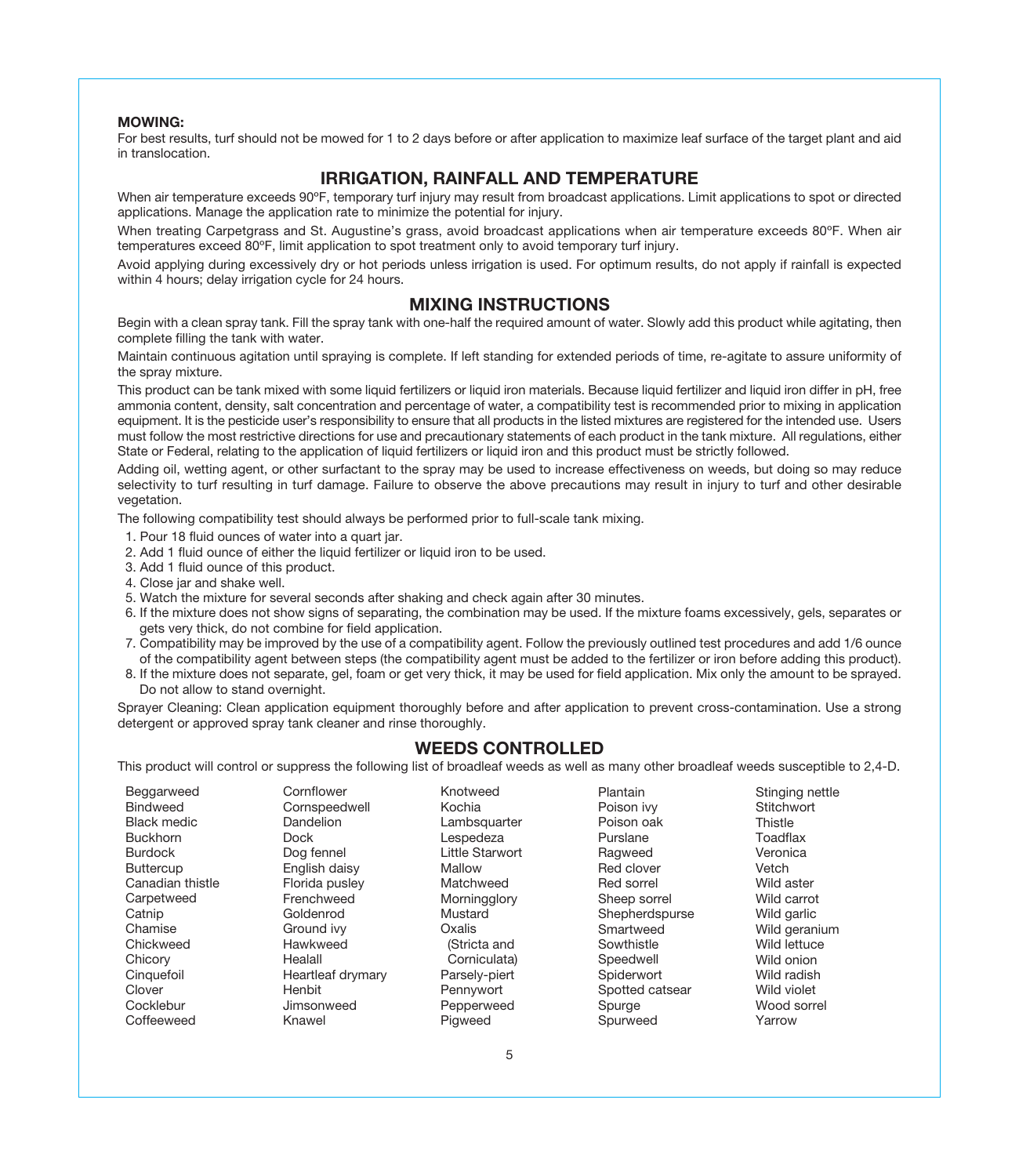# **TURF, ORNAMENTAL (golf courses, cemeteries, parks, sports fields, turfgrass, lawns and other grass areas) AND TURF GROWN FOR SOD APPLICATION RATES**

| <b>SITE</b>                                                                                        | <b>USE RATE</b><br>(Fluid<br>Ounces) | <b>SPRAY</b><br><b>VOLUME</b><br>(Gallons) | <b>USE RATE</b><br>(Pints) | <b>SPRAY</b><br><b>VOLUME</b><br>(Gallons) | <b>USE DIRECTIONS</b>                                                                                                                                                                                                                                                                                                                                                                       |
|----------------------------------------------------------------------------------------------------|--------------------------------------|--------------------------------------------|----------------------------|--------------------------------------------|---------------------------------------------------------------------------------------------------------------------------------------------------------------------------------------------------------------------------------------------------------------------------------------------------------------------------------------------------------------------------------------------|
|                                                                                                    |                                      | PER 1,000 SQ. FT.                          |                            | <b>PER ACRE</b>                            |                                                                                                                                                                                                                                                                                                                                                                                             |
| Bahiagrass,<br>Bluegrass,<br>Common<br>Bermudagrass,<br>Fescue,<br>Ryegrass,<br><b>Zoysiagrass</b> | $1.1$ to $1.5$                       | $0.1$ to $5.0$                             | $3.0 \text{ to } 4.0$      | 3 to 220                                   | Bermudagrass - If Bermudagrass is dormant, up to<br>4 pints per acre may be used. However, some hybrid<br>Bermudagrasses may be sensitive to this product.<br>Contact your local extension service weed control<br>specialist.<br>Warm Season Turfgrass - Use reduced rates if<br>grass is stressed from heat or drought. Exercise care<br>when applying during growth stages from dormancy |
|                                                                                                    |                                      |                                            |                            |                                            | to green-up and from green-up to dormancy. Some<br>temporary discoloration may occur on warm season                                                                                                                                                                                                                                                                                         |
| St. Augustinegrass<br>and<br>Centipedegrass                                                        | $0.50$ to $0.75$                     | $1.0 \text{ to } 5.0$                      | $1.5$ to $2.0$             | 40 to 200                                  | grasses.<br>When mixing with fertilizer - Higher water volumes<br>may be used when tank mixed with a turf fertilizer.<br>Follow fertilizer labels for proper amounts to add.                                                                                                                                                                                                                |
| <b>Bentgrass</b><br>(Putting and<br><b>Bowling Greens)</b>                                         | 0.67                                 | 3.3                                        | 1.8                        | 145                                        | <b>Bentgrass</b> - Apply on closely mowed Bentgrass,<br>preferably in May or mid-August through<br>September. Slight turf yellowing will disappear after<br>about one week.                                                                                                                                                                                                                 |

**NOTE:** Care should be taken to avoid overdosing Bentgrass, St. Augustine, and Centipede grasses or injury may result. Higher volumes of water (i.e. one fluid ounce in 2 to 4 gallons of water per 1,000 square feet ) will aid in obtaining uniform coverage. If hand-type sprayers are used, it is preferable to use a single nozzle sprayer rather than a multiple nozzle boom as sideways application with a boom where the spray from more than one nozzle is allowed to fall on the same area will result in heavy local over-application and subsequent turf discoloration or injury.

Ornamental Turf: Make no more than 2 broadcast applications per year, excluding spot treatments, with a minimum of 30 days between applications. Do not apply more than 5.24 pints of this product per acre per application. Do not apply more than 10.48 pints of this product per acre per year, including all broadcast and spot treatments combined.

Turf Grown for Sod: Make no more than 2 broadcast applications per year, excluding spot treatments, with a minimum interval of 21 days between applications. Do not apply more than 7.0 pints of this product per acre per application. Do not apply more than 14.0 pints of this product per acre per year, including all broadcast and spot treatments combined.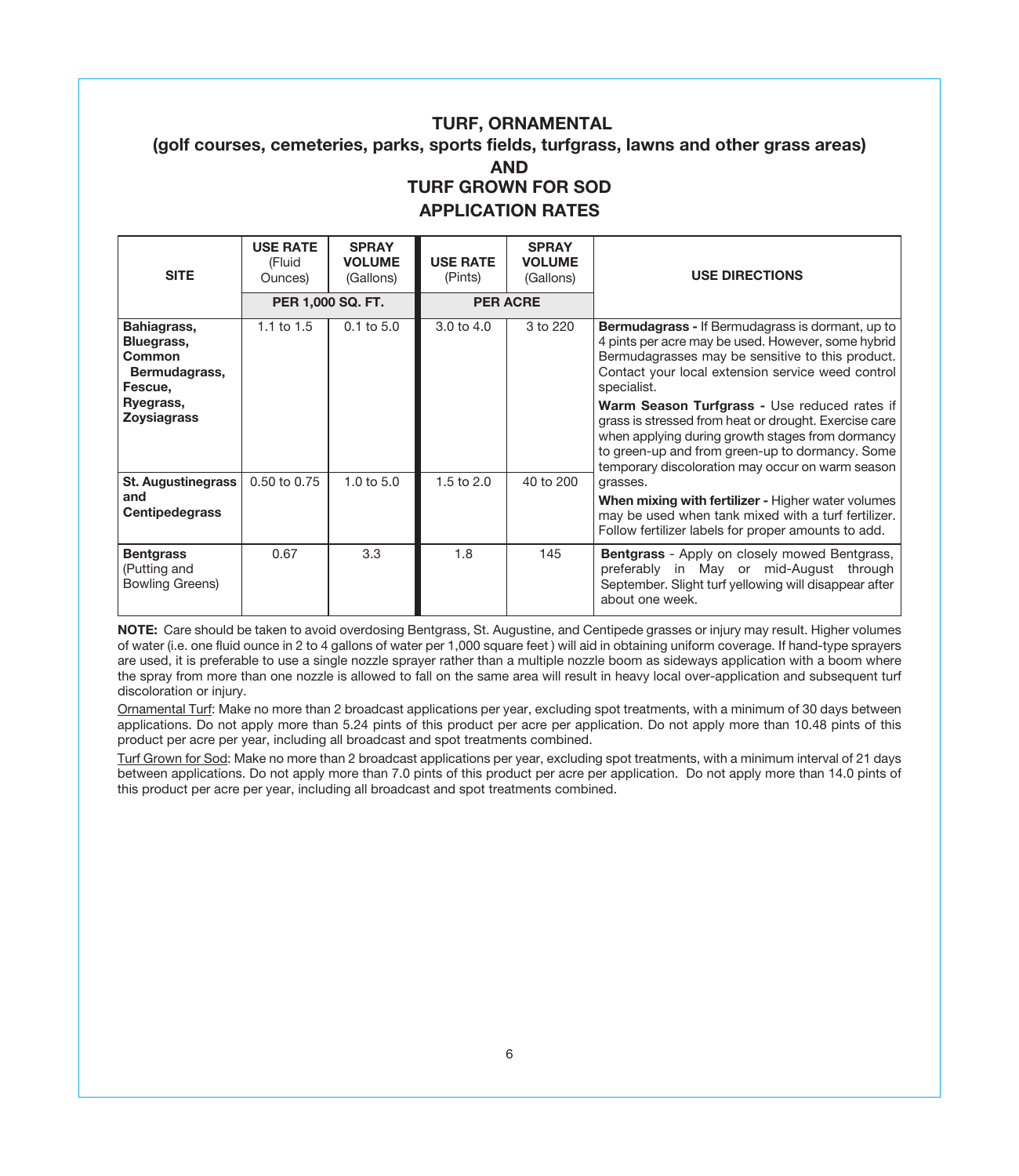|                                                                                          |                                                                                                                                       | <b>USE RATE</b>                                 |                             |                                                                                                                                                                                                                                                            |
|------------------------------------------------------------------------------------------|---------------------------------------------------------------------------------------------------------------------------------------|-------------------------------------------------|-----------------------------|------------------------------------------------------------------------------------------------------------------------------------------------------------------------------------------------------------------------------------------------------------|
| <b>EQUIPMENT</b>                                                                         | <b>APPLICATION</b>                                                                                                                    | <b>Fluid Ounces</b><br>per 1,000<br>Square Feet | <b>Pints</b><br>per<br>Acre | <b>USE DIRECTIONS</b>                                                                                                                                                                                                                                      |
| Controlled<br><b>Droplet Applicators</b><br>(CDA), Atomizers and<br><b>Spinning Disk</b> | Bluegrass,<br>Fescue.<br>Ryegrass                                                                                                     | 1.1 to $1.5$                                    | 3.0 to 4.0                  | Use in sufficient water to assure coverage (1 to 4<br>gallons of water per acre is normal for this type of<br>equipment). Do not overlap spray patterns.                                                                                                   |
| <b>Applicators</b>                                                                       | St. Augustinegrass,<br>Centipedegrass,<br>Bahiagrass,<br>Common<br>Bermudagrass,<br>Zoysiagrass                                       | $0.50$ to $0.75$                                | 1.5 to 2.0                  | Use in sufficient water to assure coverage (1 to 4<br>gallons of water per acre is normal for this type of<br>equipment); and follow CDA spray instructions for<br>cool season grasses. Use reduced rates if grass is<br>stressed from heat, drought, etc. |
| <b>Lower Volume</b><br>Equipment<br>(equipped w/<br>spray nozzles)                       | Bluegrass,<br>Fescue.<br>Ryegrass,<br>St. Augustinegrass,<br>Centipedegrass,<br>Bahiagrass,<br>Common<br>Bermudagrass,<br>Zoysiagrass | 1.1 to $1.5$                                    | 3.0 to 4.0                  | Use as little as 5 gallons of water per acre. Use only<br>application equipment that is capable of spreading<br>a uniform droplet, wetting each weed surface.                                                                                              |

# **LOW VOLUME SPRAY APPLICATION EQUIPMENT**

# **NON-CROPLAND**

**(fencerows, hedgerows, roadsides, ditches, rights-of-way, utility, pipelines, powerlines, railroads, airports, commercial plants, storage and lumber yards, barrier strips and firebreaks, equipment areas, nurseries and ornamental plantings, fuel tank farms, pumping stations and similar industrial sites)**

**Roadsides (including aprons and guardrails), rights-of-way and other similar non-crop areas:** For control of broadleaf weeds, mix at a rate of 3.5 to 7.5 pints of this product per acre in enough water to wet all parts of the foliage. This may require 50 to 300 gallons of water per acre. This mixture will cover 43,560 square feet [one acre]. Thoroughly saturate all weeds with spray mixture. Apply any time between the time when plants come into full leaf (spring) to when the plants begin to go dormant. Best results are obtained when weeds are young and actively growing. Some weed species harden off during the summer making control difficult. Do not cut weeds until herbicide has translocated throughout the plant causing root death. For small broadleaf weeds, use the lower rate. Heavy, dense stands require the higher rate with the high water volume. For small (spot) applications with small tank sprayers, apply at the rate of 4 ounces of this product per gallon of water and spray to thoroughly wet all foliage, but do not exceed 6.25 pints of product per acre per application.

Annual/Perennial Control: Make no more than 2 broadcast applications per year, excluding spot treatments, with a minimum of 30 days between applications. Do not apply more than 7.0 pints of this product per acre per application. Do not apply more than 14.0 pints of this product per acre per year, including all broadcast and spot treatments combined.

For control of woody plants, apply to both stems and foliage any time from the time foliage is completely matured until the time plants start to go dormant. All leaves, stems and suckers must be completely wet to the ground line for effective control. Regrowth may be anticipated on the more resistant species.

**Woody Brush:** Add 1 to 1.5 gallons of this product per acre to wet all parts of the brush foliage, stem and bark. This may require up to 200 to 600 gallons of water per 43,560 square feet [one acre] depending upon the height and thickness of the brush. Mix thoroughly before spraying.

Woody Plant Control: Make no more than 1 broadcast application per year, excluding spot treatments. Do not apply more than 10.49 pints per acre per application, and do not apply more than 14.0 pints of this product per acre per year, including all broadcast and spot treatments combined.

This product will either kill, control or suppress the weeds listed in the label booklet for this product. Some of these species may require repeat spot applications even under ideal conditions for application.

Maximum Seasonal Application Rate to non-cropland sites is 4 pounds 2,4-D Acid equivalent per acre per application site.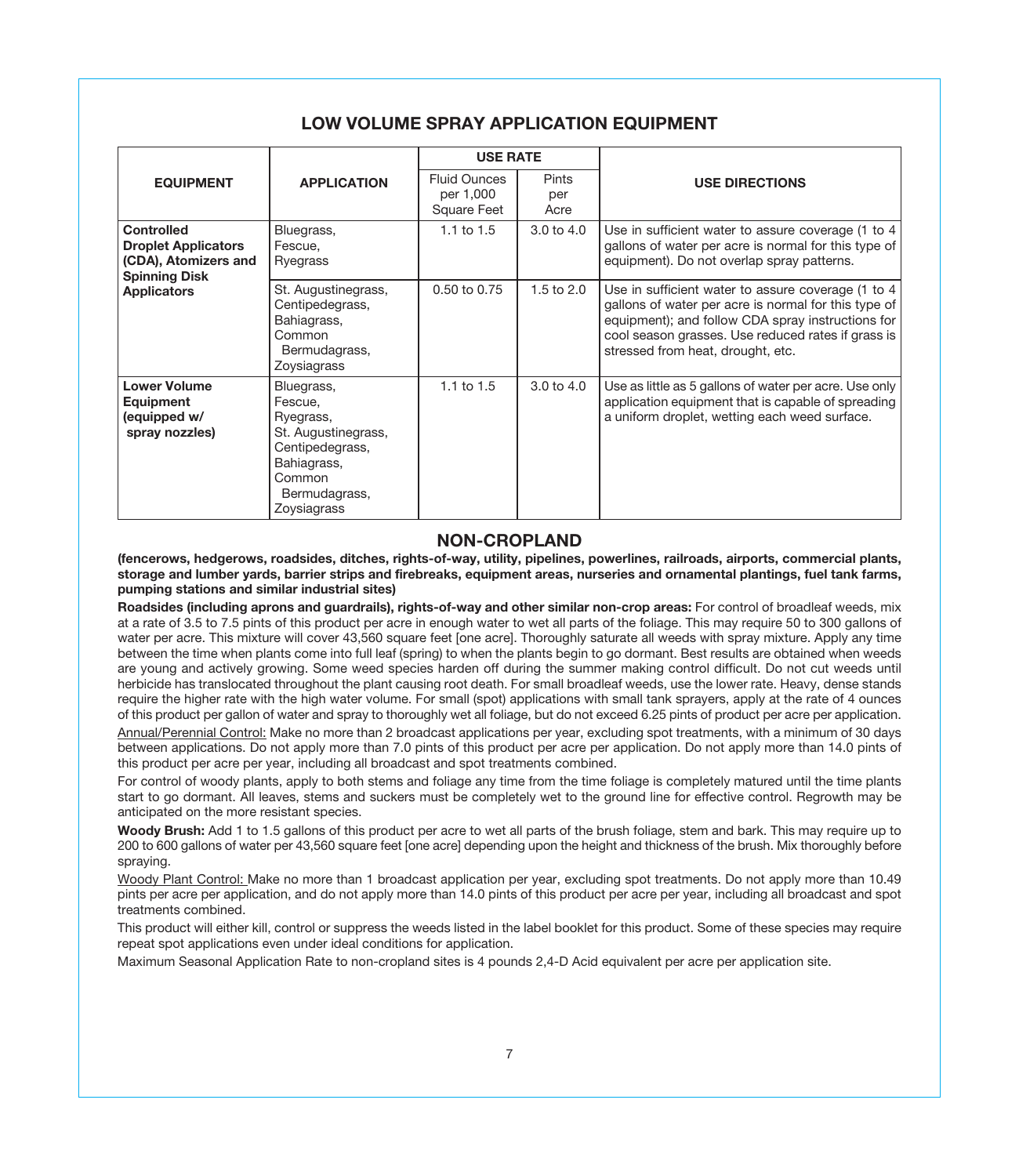# **STORAGE AND DISPOSAL**

Do not contaminate water, food or feed by storage or disposal.

PESTICIDE STORAGE: Store this product in its original container in a cool, dry locked place out of the reach of children and out of direct sunlight. Do not use or store near heat or open flame. Store at temperatures above 32°F. If allowed to freeze, remix before using. This does not alter this product. Open containers in well ventilated areas. Keep container tightly sealed when not in use. Do not stack cardboard cases more than two pallets high. Do not store near open containers of fertilizer, seed or other pesticides.

**PESTICIDE DISPOSAL:** To avoid wastes, use all material in this container by application according to label directions. If waste cannot be avoided, offer remaining product to a waste disposal facility or pesticide disposal program (often such programs are run by state or local governments or by industry).

#### **CONTAINER HANDLING:**

**Nonrefillable Containers 5 Gallons or Less:** Nonrefillable container. Do not reuse or refill this container. Triple rinse container (or equivalent) promptly after emptying. **Triple rinse as follows:** Empty the remaining contents into application equipment or a mix tank and drain for 10 seconds after the flow begins to drip. Fill the container 1/4 full with water and recap. Shake for 10 seconds. Pour rinsate into application equipment or a mix tank or store rinsate for later use or disposal. Drain for 10 seconds after the flow begins to drip. Repeat this procedure two more times. Then offer for recycling or reconditioning, or puncture and dispose of in a sanitary landfill, or by other procedures approved by State and local authorities.

## **WARRANTY DISCLAIMER**

**The directions for use of this product must be followed carefully. TO THE EXTENT CONSISTENT WITH APPLICABLE LAW, (1) THE GOODS DELIVERED TO YOU ARE FURNISHED "AS IS" BY MANUFACTURER OR SELLER AND (2) MANUFACTURER AND SELLER MAKE NO WARRANTIES, GUARANTEES, OR REPRESENTATIONS OF ANY KIND TO BUYER OR USER, EITHER EXPRESS OR IMPLIED, OR BY USAGE OF TRADE, STATUTORY OR OTHERWISE, WITH REGARD TO THE PRODUCT SOLD, INCLUDING, BUT NOT LIMITED TO MERCHANTABILITY, FITNESS FOR A PARTICULAR PURPOSE, USE, OR ELIGIBILITY OF THE PRODUCT FOR ANY PARTICULAR TRADE USAGE.** UNINTENDED CONSEQUENCES, INCLUDING BUT NOT LIMITED TO INEFFECTIVENESS, MAY RESULT BECAUSE OF SUCH FACTORS AS THE PRESENCE OR ABSENCE OF OTHER MATERIALS USED IN COMBINATION WITH THE GOODS, OR THE MANNER OF USE OR APPLICATION, INCLUDING WEATHER, ALL OF WHICH ARE BEYOND THE CONTROL OF MANUFACTURER OR SELLER AND ASSUMED BY BUYER OR USER. THIS WRITING CONTAINS ALL OF THE REPRESENTATIONS AND AGREEMENTS BETWEEN BUYER, MANUFACTURER AND SELLER, AND NO PERSON OR AGENT OF MANUFACTURER OR SELLER HAS ANY AUTHORITY TO MAKE ANY REPRESENTATION OR WARRANTY OR AGREEMENT RELATING IN ANY WAY TO THESE GOODS.

# **LIMITATION OF LIABILITY**

TO THE EXTENT CONSISTENT WITH APPLICABLE LAW, IN NO EVENT SHALL MANUFACTURER OR SELLER BE LIABLE FOR SPECIAL, INCIDENTAL, OR CONSEQUENTIAL DAMAGES, OR FOR DAMAGES IN THEIR NATURE OF PENALTIES RELATING TO THE GOODS SOLD, INCLUDING USE, APPLICATION, HANDLING, AND DISPOSAL. TO THE EXTENT CONSISTENT WITH APPLICABLE LAW, MANUFACTURER OR SELLER SHALL NOT BE LIABLE TO BUYER OR USER BY WAY OF INDEMNIFICATION TO BUYER OR TO CUSTOMERS OF BUYER, IF ANY, OR FOR ANY DAMAGES OR SUMS OF MONEY, CLAIMS OR DEMANDS WHATSOEVER, RESULTING FROM OR BY REASON OF, OR RISING OUT OF THE MISUSE, OR FAILURE TO FOLLOW LABEL WARNINGS OR INSTRUCTIONS FOR USE, OF THE GOODS SOLD BY MANUFACTURER OR SELLER TO BUYER. ALL SUCH RISKS SHALL BE ASSUMED BY THE BUYER, USER, OR ITS CUSTOMERS. TO THE EXTENT CONSISTENT WITH APPLICABLE LAW, BUYER'S OR USER'S EXCLUSIVE REMEDY, AND MANUFACTURER'S OR SELLER'S TOTAL LIABILITY SHALL BE FOR DAMAGES NOT EXCEEDING THE COST OF THE PRODUCT.

**If you do not agree with or do not accept any of directions for use, the warranty disclaimers, or limitations on liability, do not use the product, and return it unopened to the Seller, and the purchase price will be refunded.** 

RV041718 [2]

4-Speed is a registered trademark of Nufarm Americas Inc. Optical Advantage is a registered trademark of Nufarm Americas Inc.